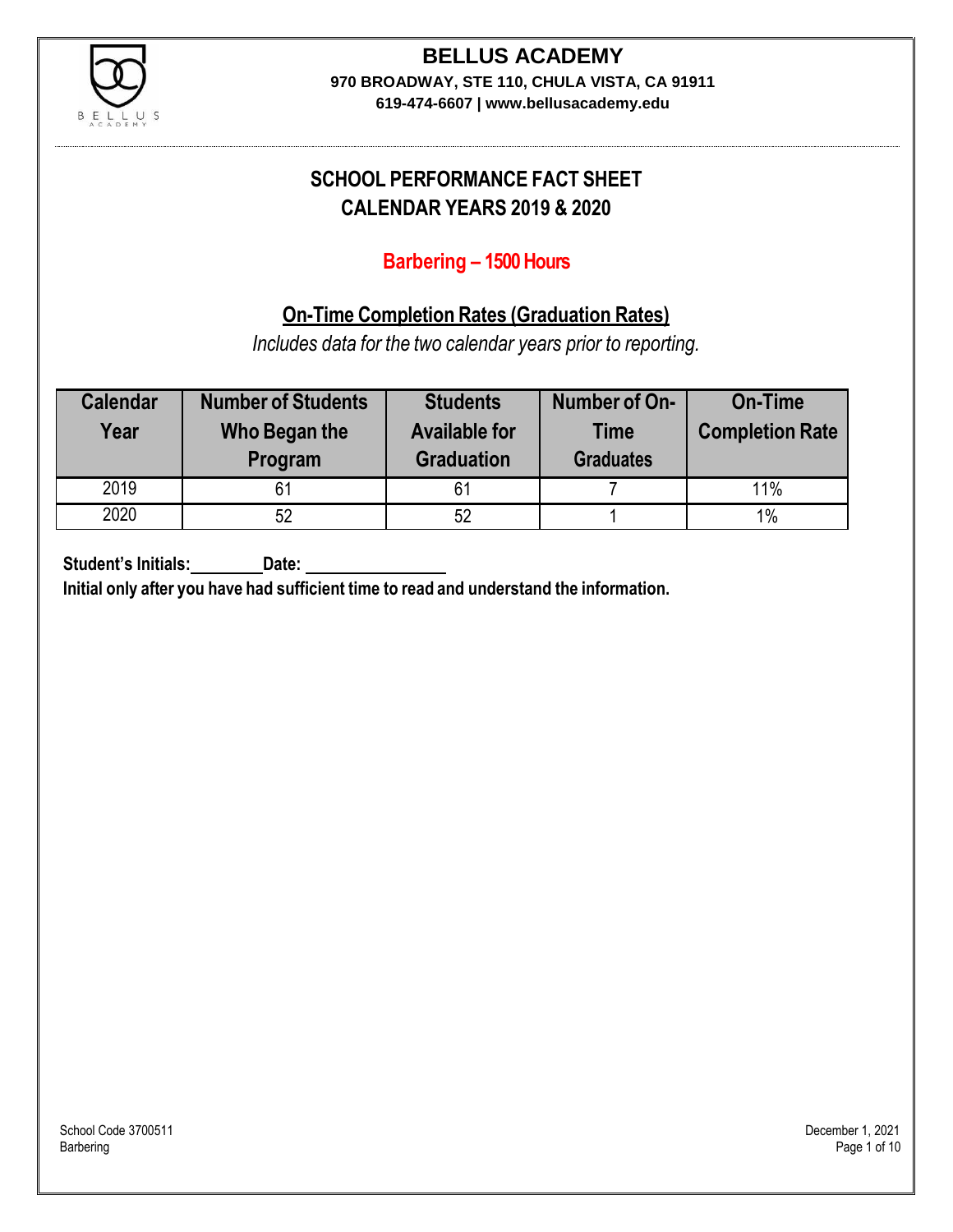

#### **Job Placement Rates** *(includes data for the two calendar years prior to reporting)*

| <b>Calendar</b> | <b>Number of</b> | <b>Number of</b> | <b>Graduates</b>     | <b>Graduates</b> | <b>Placement Rate %</b> |
|-----------------|------------------|------------------|----------------------|------------------|-------------------------|
| Year            | <b>Students</b>  | <b>Graduates</b> | <b>Available for</b> | Employed in the  | <b>Employed in the</b>  |
|                 | Who              |                  | <b>Employment</b>    | <b>Field</b>     | <b>Field</b>            |
|                 | <b>Began</b>     |                  |                      |                  |                         |
|                 | Program          |                  |                      |                  |                         |
| 2019            | 61               | 35               | 34                   | 23               | 67%                     |
| 2020            | 52               | 28               | 28                   | 13               | 46%                     |

You may obtain from the institution a list of the employment positions determined to be in the field for which a student received education and training by contacting the Admissions Representative at this institution.

#### **Gainfully Employed Categories** *(includes data for the two calendar years prior to reporting)*

| <b>Calendar Year</b> | <b>Graduate Employed</b><br>in the Field<br>20-29 Hours Per<br><b>Week</b> | <b>Graduates Employed in the</b><br><b>Field at Least 30 Hours Per</b><br><b>Week</b> | <b>Total Graduates</b><br><b>Employed in the</b><br><b>Field</b> |
|----------------------|----------------------------------------------------------------------------|---------------------------------------------------------------------------------------|------------------------------------------------------------------|
| 2019                 |                                                                            | 23                                                                                    | 23                                                               |
| 2020                 |                                                                            |                                                                                       | 13                                                               |

### **Part-Time vs. Full-Time Employment**

#### **Single Position vs. Concurrent Aggregated Position**

| <b>Calendar Year</b> | <b>Graduates</b><br><b>Employed in the</b><br><b>Field in a Single</b><br><b>Position</b> | <b>Graduates Employed in the</b><br><b>Field in Concurrent</b><br><b>Aggregated Positions</b> | <b>Total Graduates</b><br><b>Employed in the</b><br><b>Field</b> |
|----------------------|-------------------------------------------------------------------------------------------|-----------------------------------------------------------------------------------------------|------------------------------------------------------------------|
| 2019                 | 23                                                                                        |                                                                                               | 23                                                               |
| 2020                 | 13                                                                                        |                                                                                               | 13                                                               |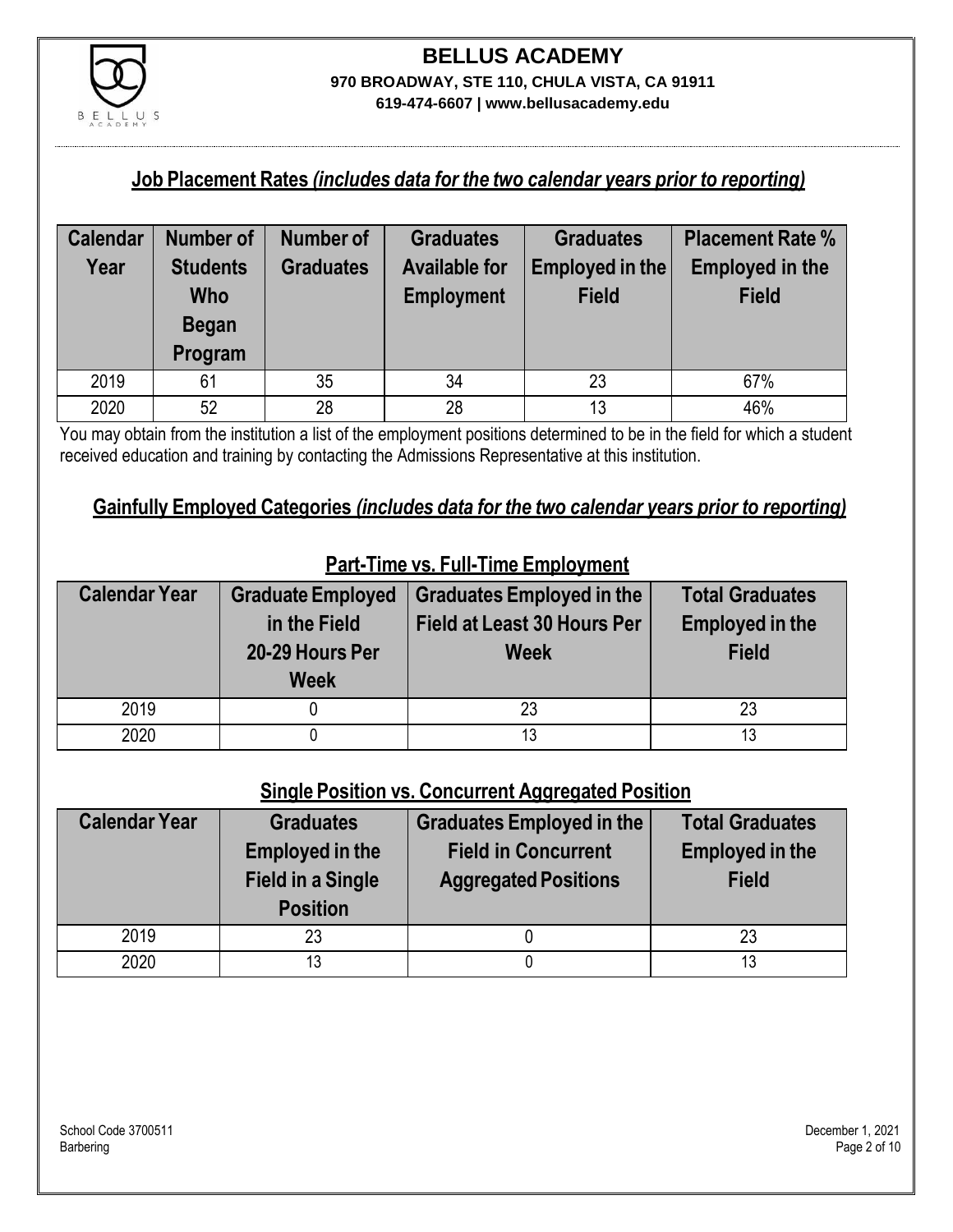

## **BELLUS ACADEMY 970 BROADWAY, STE 110, CHULA VISTA, CA 91911**

**619-474-6607 | www.bellusacademy.edu**

### **Self-Employed / Freelance Positions**

| <b>Calendar Year</b> | <b>Graduates Employed who are Self-</b> | <b>Total Graduates</b>       |
|----------------------|-----------------------------------------|------------------------------|
|                      | <b>Employed or Working Freelance</b>    | <b>Employed in the Field</b> |
| 2019                 |                                         |                              |
| 2020                 |                                         |                              |

### **InstitutionalEmployment**

| <b>Calendar Year</b> | <b>Graduates Employed in the Field who are</b><br><b>Employed by the Institution, an Employer</b><br>Owned by the Institution, or an Employer<br>who Shares Ownership with the<br>Institution. | <b>Total Graduates</b><br><b>Employed in the Field</b> |
|----------------------|------------------------------------------------------------------------------------------------------------------------------------------------------------------------------------------------|--------------------------------------------------------|
| 2019                 |                                                                                                                                                                                                | 23                                                     |
| 2020                 |                                                                                                                                                                                                | 13                                                     |

**Student's Initials:** Date:

**Initial only after you have had sufficient time to read and understand the information.**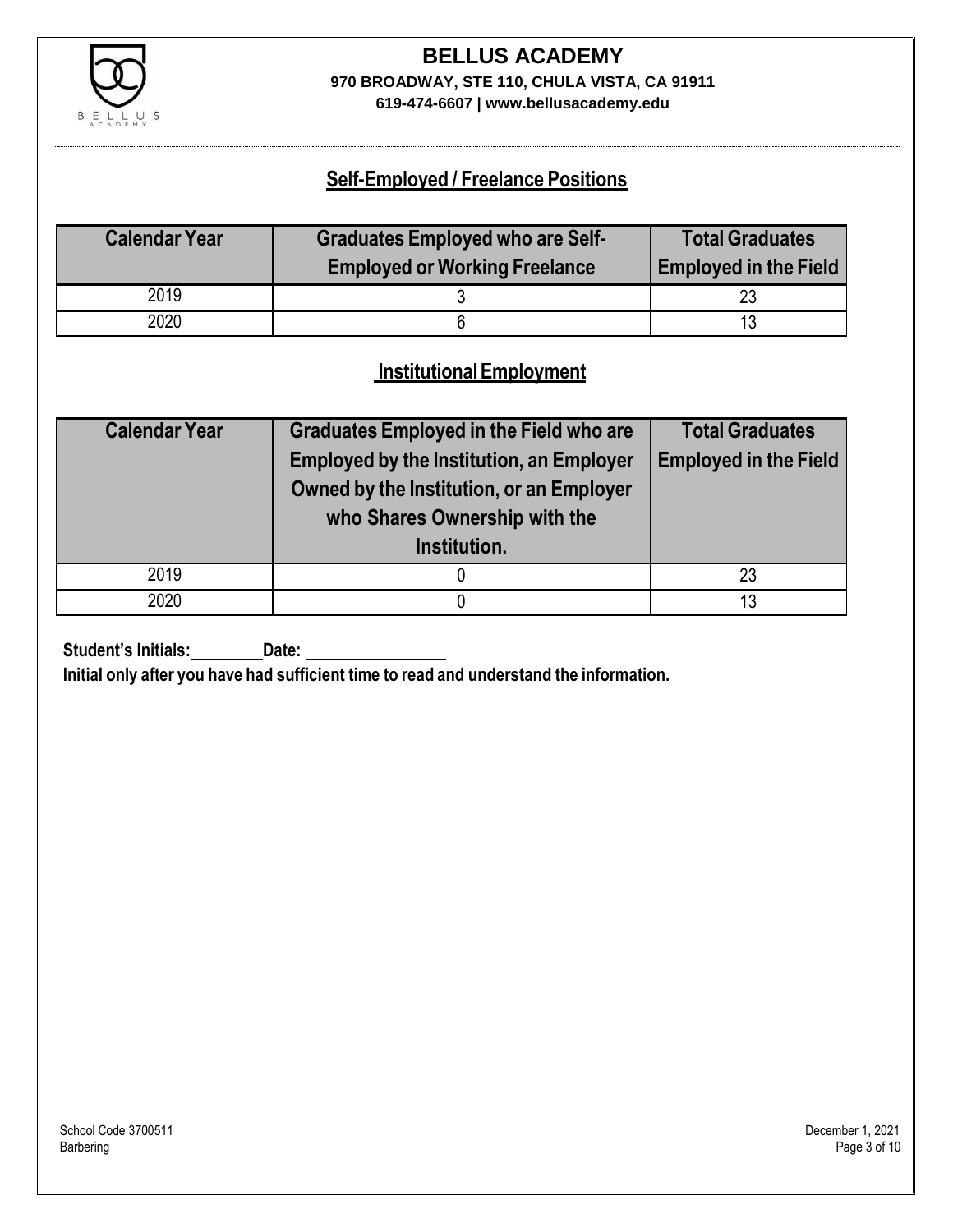

#### **License Examination Passage Rates** *(includes data for the two calendar years prior to reporting)*

| <b>Calendar</b><br>Year | <b>Number of</b><br><b>Graduates in</b><br><b>Calendar Year</b> | Number of<br><b>Graduates</b><br><b>Taking Exam</b> | <b>Who</b><br><b>Number</b><br><b>First</b><br><b>Passed</b><br><b>Available Exam</b><br>Exam | <b>Number Who</b><br><b>Failed First</b><br><b>Available</b><br>Exam | <b>Passage</b><br><b>Rate</b> |
|-------------------------|-----------------------------------------------------------------|-----------------------------------------------------|-----------------------------------------------------------------------------------------------|----------------------------------------------------------------------|-------------------------------|
| 2019                    | 35                                                              | 26                                                  | 24                                                                                            |                                                                      | 92%                           |
| 2020                    | 28                                                              | 16                                                  | 13                                                                                            |                                                                      | 81%                           |

Licensure examination passage data is not available from the state agency administering the examination. We are unable to collect data from 0 graduates.

**Student's Initials: Date: Initial only after you have had sufficient time to read and understand the information.**

School Code 3700511 December 1, 2021<br>Barbering Page 4 of 10 Barbering Page 4 of 10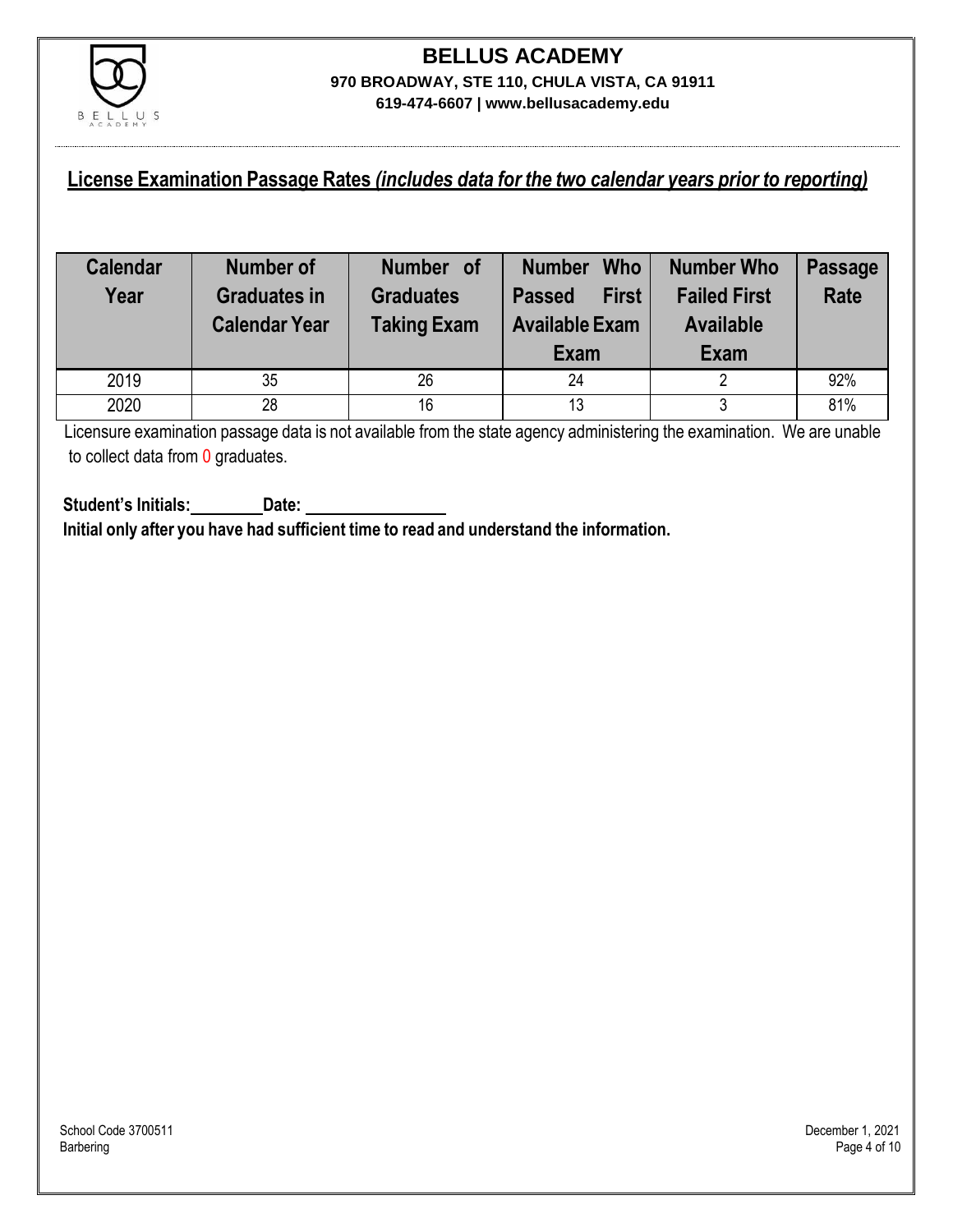

### **Salary and Wage Information** *(includes data for the two calendar years prior to reporting)*

#### **Annual salary and wages reported for graduates employed in the field.**

| <b>Calendar</b> | <b>Graduates</b>     | <b>Graduates</b>   |                   |                        | $ $20,001 $ \$35,001 $ $40,001 $ \$45,001 No Salary |
|-----------------|----------------------|--------------------|-------------------|------------------------|-----------------------------------------------------|
| Year            | <b>Available for</b> | <b>Employed in</b> |                   |                        | <b>Information</b>                                  |
|                 | <b>Employment</b>    | <b>Field</b>       | \$25,000 \$40,000 | $ $45,000$ \\$50,000 \ | <b>Reported</b>                                     |
| 2019            | 34                   | 23                 |                   |                        | 23                                                  |
| 2020            | 28                   |                    |                   |                        |                                                     |

A list of sources used to substantiate salary disclosures is available from the school. Wage and salary data was gathered using the following data: Graduate Employment verification. Additional wage and salary information may be found on the Bureau of Labor Statistics O\*Net websites for each discipline at:

Barbering

[https://www.careerinfonet.org/occ\\_rep.asp?optstatus=011000000&soccode=395011&id=1&nodeid=2&stfips=06&sea](https://www.careerinfonet.org/occ_rep.asp?optstatus=011000000&soccode=395011&id=1&nodeid=2&stfips=06&search=Go) [rch=Go](https://www.careerinfonet.org/occ_rep.asp?optstatus=011000000&soccode=395011&id=1&nodeid=2&stfips=06&search=Go)

**Student's Initials: Date: Initial only after you have had sufficient time to read and understand the information.**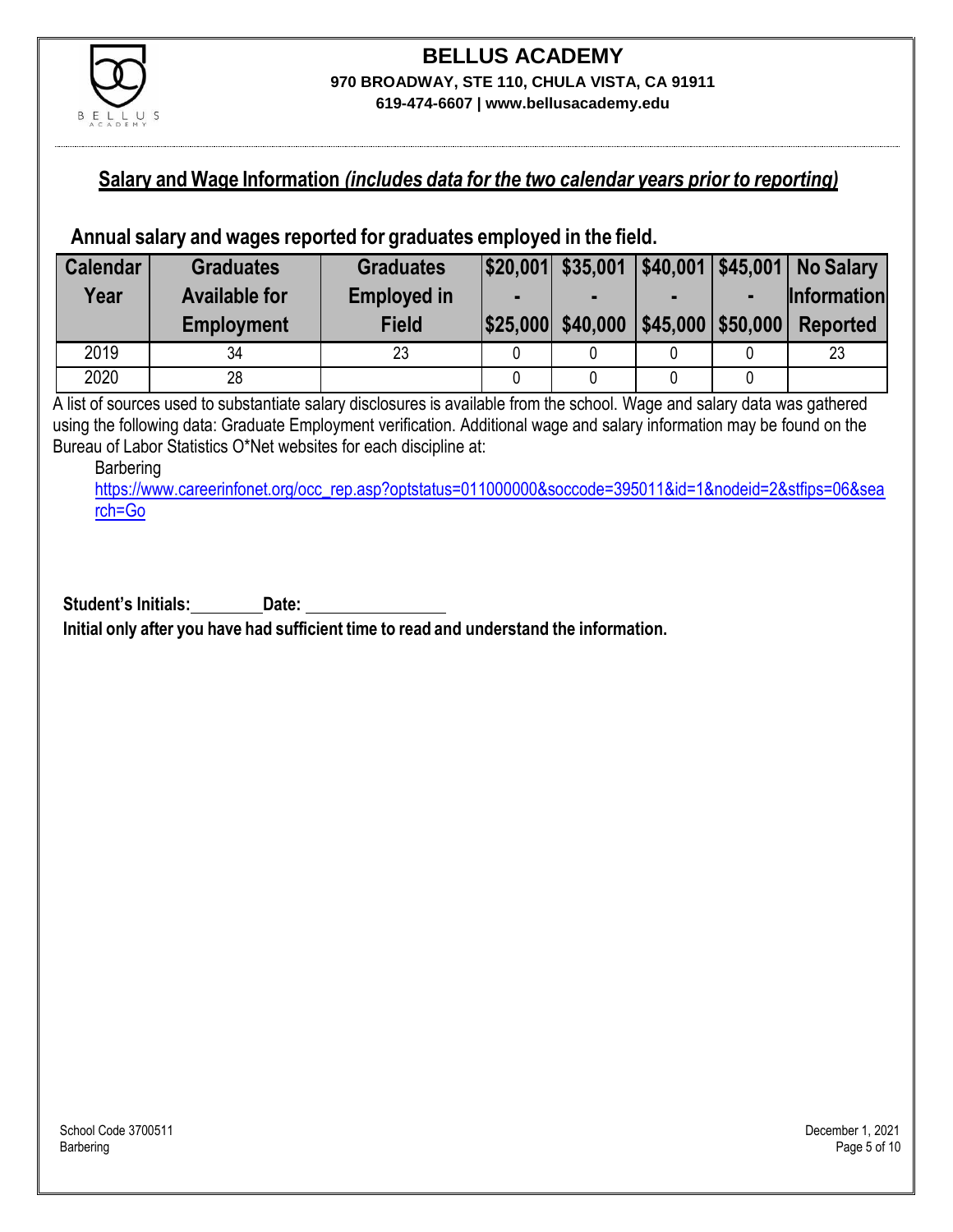

### **Cost of Educational Program**

Total charges for the program for students completing on time in 2019: **\$21,128**. Total charges may be higher for students that do not complete on time.

Total charges for the program for students completing on time in 2020: **\$21,270**. Total charges may be higher for students that do not complete on time.

**Student's Initials: Date: Initial only after you have had sufficient time to read and understand the information.**

### **Federal Student Loan Debt**

| <b>Calendar</b><br>Year(s) | Most recent three<br>year cohort default<br>rate, as reported by<br>the United State<br>Department of<br>Education. <sup>1</sup> | The percentage of<br>enrolled students<br>receiving federal<br>student loans to<br>pay for this<br>program. | The percentage of<br>graduates who<br>took out federal<br>student loans to<br>pay for this<br>program. | The average amount of<br>federal student loan<br>debt of graduates who<br>took out federal<br>student loans atthis<br>institution. |
|----------------------------|----------------------------------------------------------------------------------------------------------------------------------|-------------------------------------------------------------------------------------------------------------|--------------------------------------------------------------------------------------------------------|------------------------------------------------------------------------------------------------------------------------------------|
| 2019                       |                                                                                                                                  | 60.29%                                                                                                      | 75.68%                                                                                                 | \$5,403                                                                                                                            |
| 2020                       | 6.9                                                                                                                              | 73.53%                                                                                                      | 58.06%                                                                                                 | \$4,090                                                                                                                            |

<sup>1</sup>The percentage of students who defaulted on their federal student loans is called the Cohort Default Rate (CDR). It shows the percentage of this school's students who were more than 270 days (9 months) behind on their federal student loans within three years of when the first payment was due. This is the most recent CDR reported by the U.S. Department of Education.

**Student's Initials: Date: Initial only after you have had sufficient time to read and understand the information.**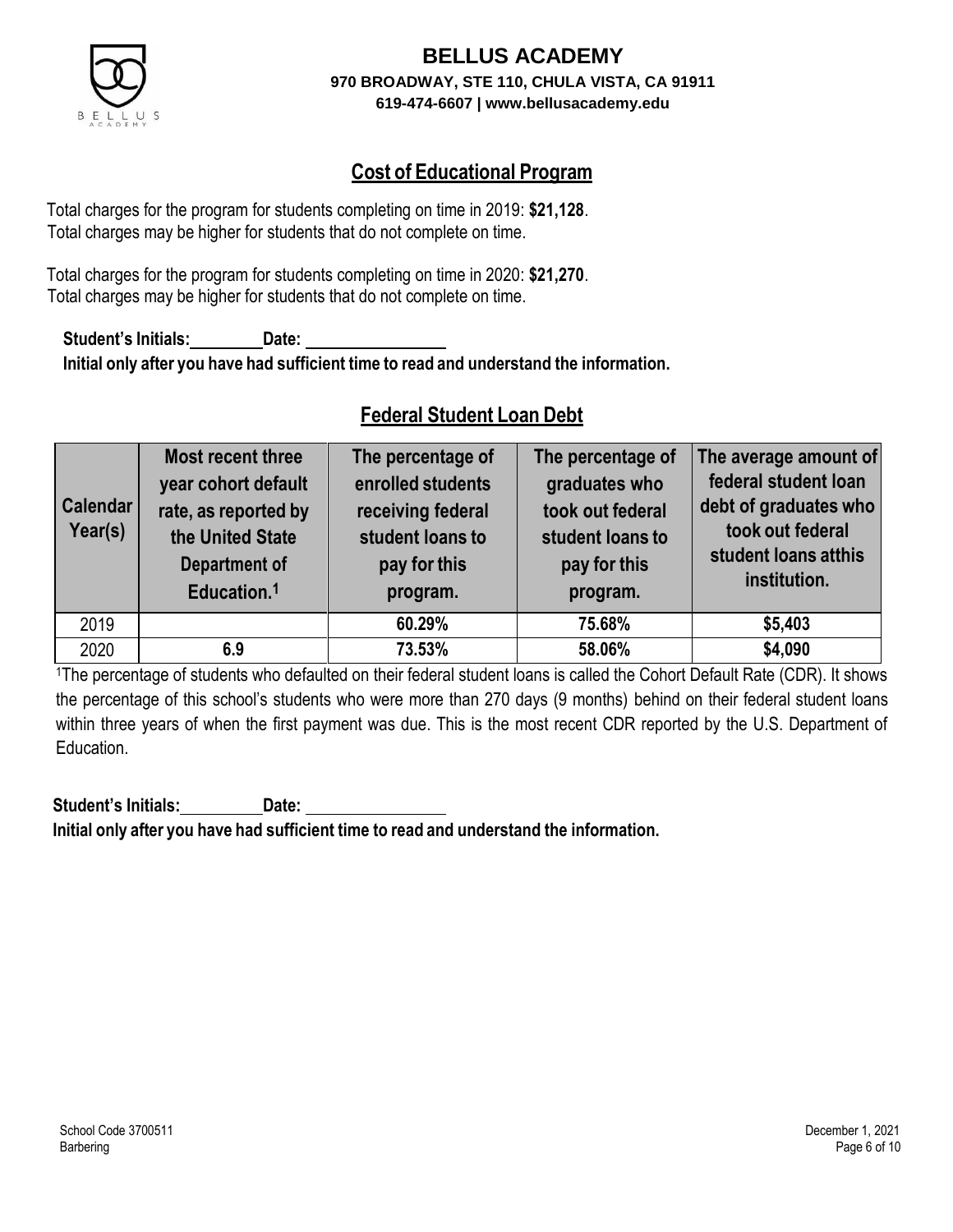

This fact sheet is filed with the Bureau for Private Postsecondary Education. Regardless of any information you may have relating to completion rates, placement rates, starting salaries, or license exam passage rates, this fact sheet contains the information as calculated pursuant to state law.

Any questions a student may have regarding this fact sheet that have not been satisfactorily answered by the institution may be directed to the Bureau for Private Postsecondary Education at 1747 N. Market Blvd, Suite 225, Sacramento, CA 95834, [www.bppe.ca.gov,](http://www.bppe.ca.gov/) toll-free telephone number (888) 370-7589 or by fax (916) 263-1897.

Student Name – Print

Student Signature Date

School Official Date Date Date Date Date Date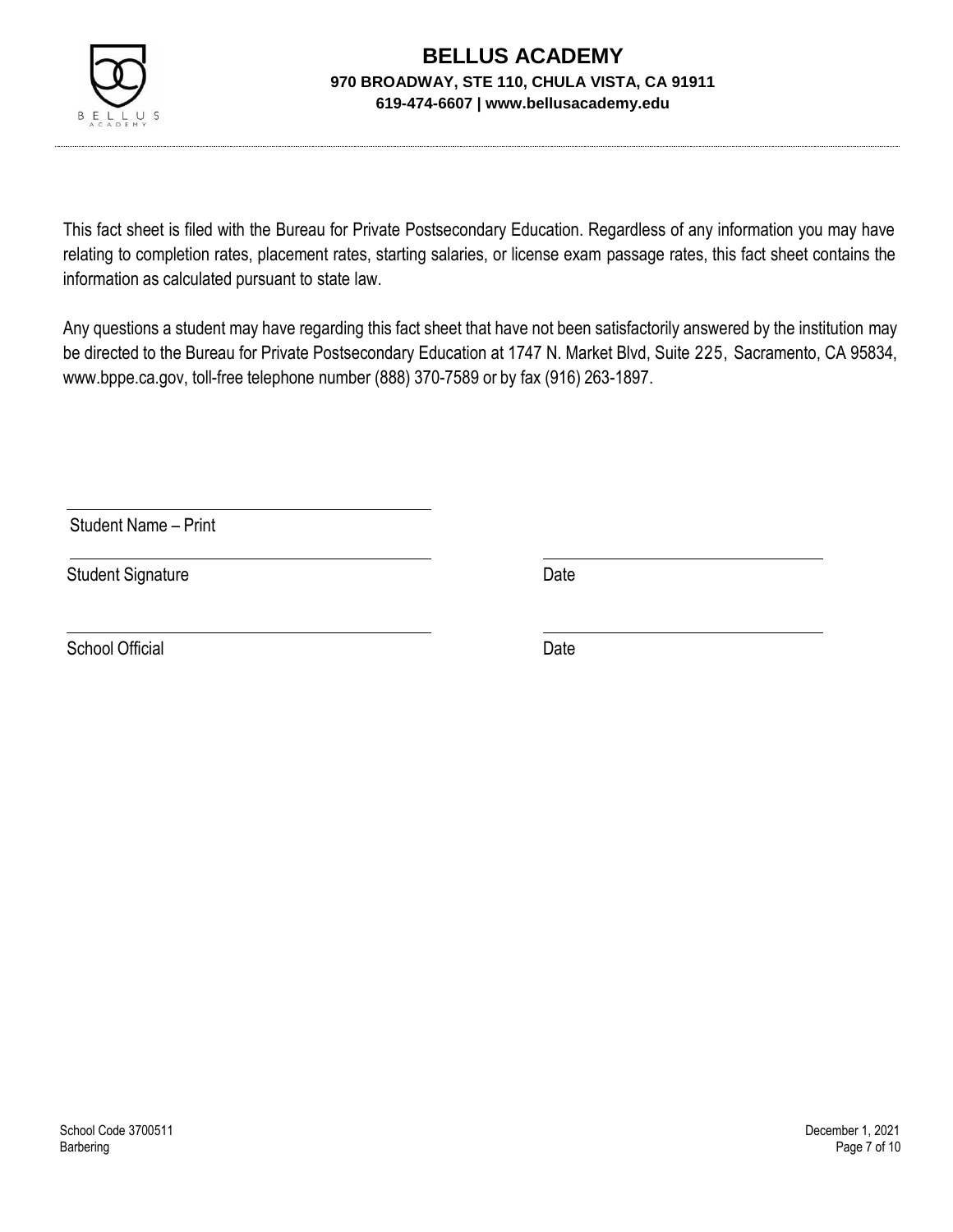

### **Definitions**

- "Number of Students Who Began the Program" means the number of students who began a program who were scheduled to complete the program within 100% of the published program length within the reporting calendar year and excludes all students who cancelled during the cancellation period.
- "Students Available for Graduation" is the number of students who began the program minus the number of students who have died, been incarcerated, or been called to active military duty.
- "Number of On-time Graduates" is the number of students who completed the program within 100% of the published program length within the reporting calendar year.
- "On-time Completion Rate" is the number of on-time graduates divided by the number of students available for graduation.
- "150% Graduates" is the number of students who completed the program within 150% of the program length (includes on-time graduates).
- "150% Completion Rate" is the number of students who completed the program in the reported calendar year within 150% of the published program length, including on-time graduates, divided by the number of students available for graduation.
- "Graduates Available for Employment" means the number of graduates minus the number of graduates unavailable for employment.
- "Graduates Unavailable for Employment" means the graduates who, after graduation, die, become incarcerated, are called to active military duty, are international students that leave the United States or do not have a visa allowing employment in the United States, or are continuing their education in an accredited or bureau-approved postsecondary institution.
- "Graduates Employed in the Field" means graduates who beginning within six months after a student completes the applicable educational program are gainfully employed, whose employment has been reported, and for whom the institution has documented verification of employment. For occupations for which the state requires passing an examination, the six months period begins after the announcement of the examination results for the first examination available after a student completes an applicable educational program.
- "Placement Rate Employed in the Field" is calculated by dividing the number of graduates gainfully employed in the field by the number of graduates available for employment.
- "Number of Graduates Taking Exam" is the number of graduates who took the first available exam in the reported calendar year.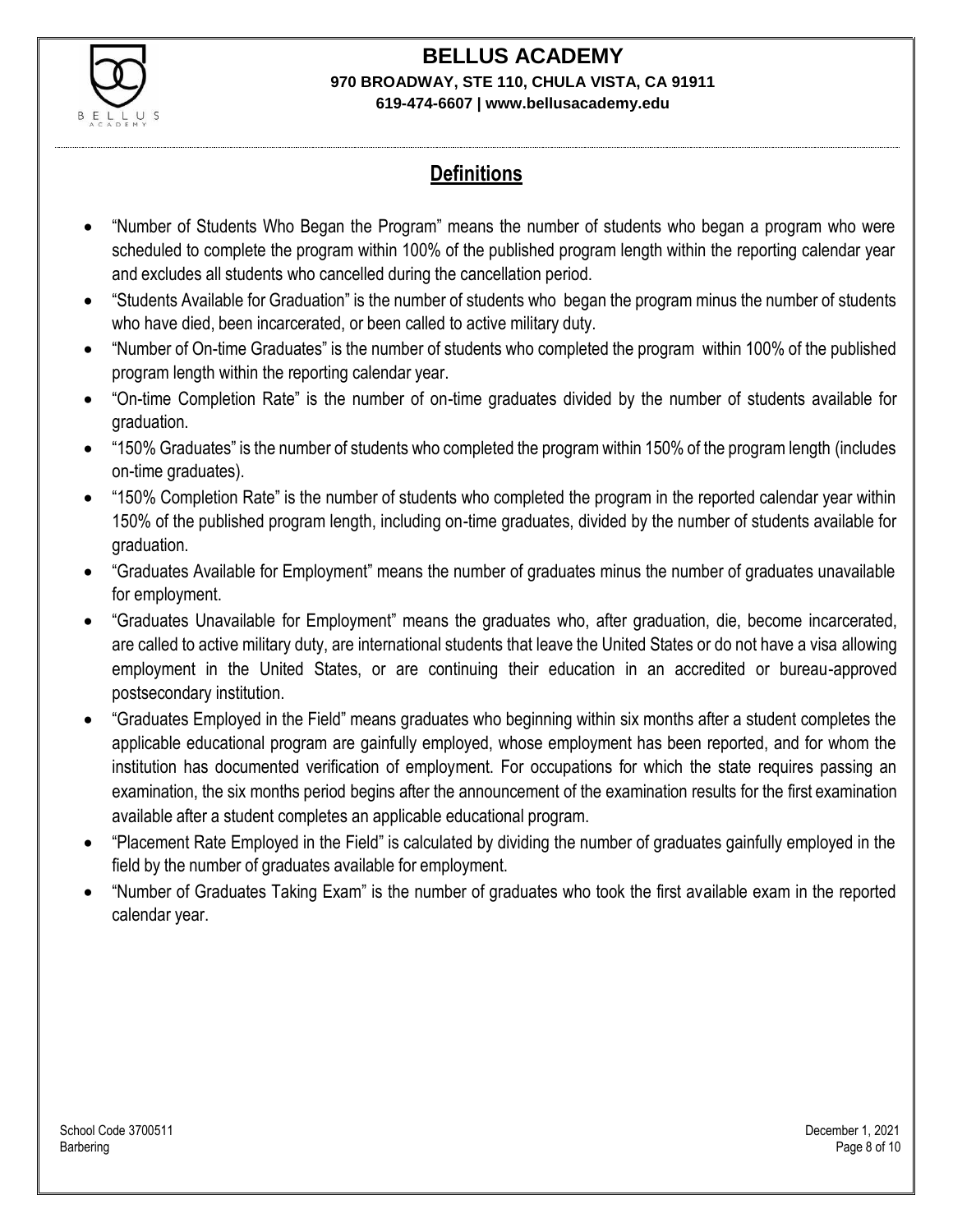

- "First Available Exam Date" is the date for the first available exam after a student completed a program.
- "Passage Rate" is calculated by dividing the number of graduates who passed the exam by the number of graduates who took the reported licensing exam.
- "Number Who Passed First Available Exam" is the number of graduates who took and passed the first available licensing exam after completing the program.
- "Salary" is as reported by graduate or graduate's employer.
- "No Salary Information Reported" is the number of graduates for whom, after making reasonable attempts, the school was not able to obtain salary information.